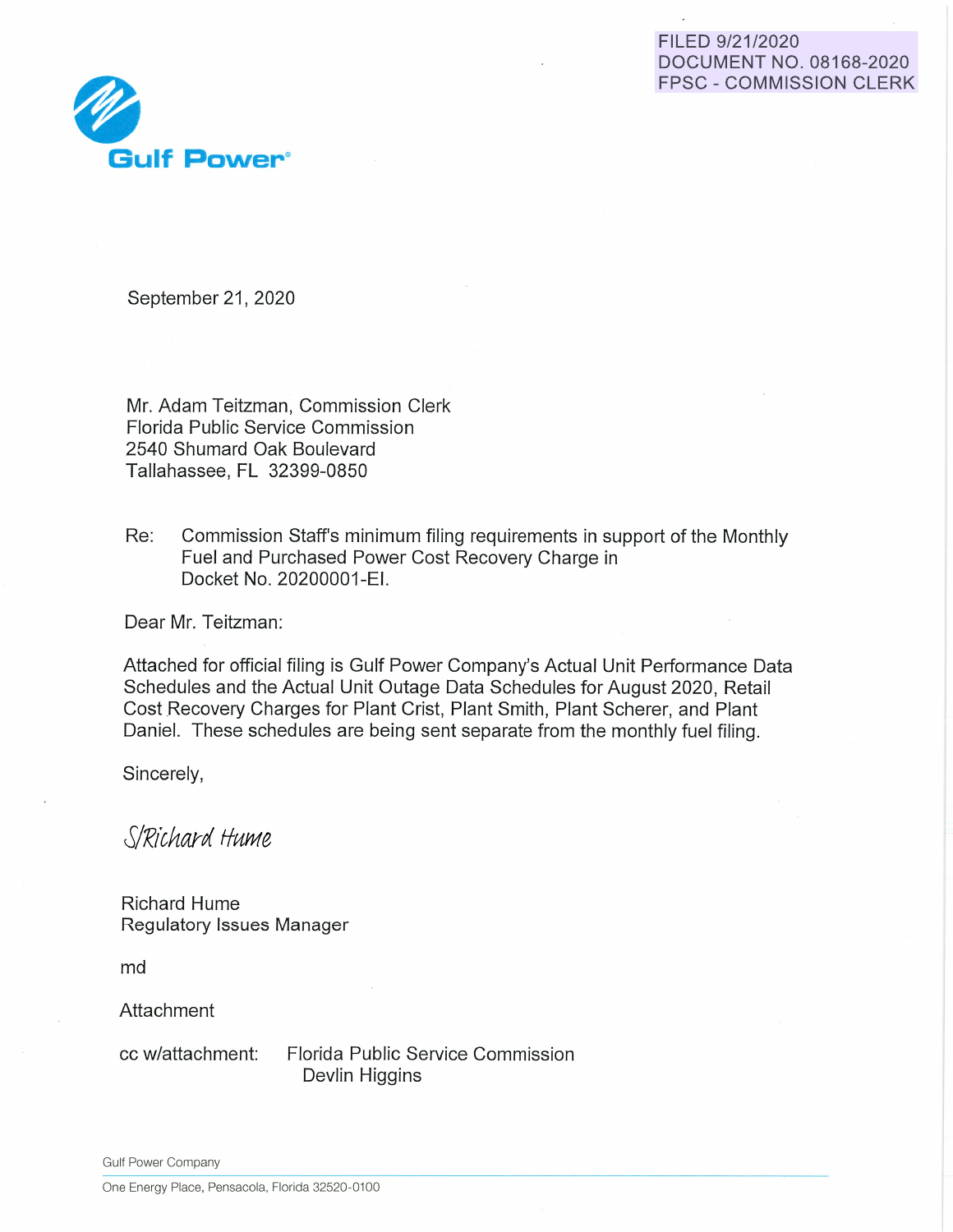### **GULF POWER COMPANY**

|                    | <b>SCHERER 3</b>      | Jan '20  | Feb '20 | <b>Mar</b> '20 | Apr '20        | May '20                                                                                       | June '20  | Jul '20   | Aug '20   |  |  |  |
|--------------------|-----------------------|----------|---------|----------------|----------------|-----------------------------------------------------------------------------------------------|-----------|-----------|-----------|--|--|--|
| 1.                 | EAF (%)               | 100.0    | 100.0   | 100.0          | 100.0          | 100.0                                                                                         | $100.0\,$ | 99.1      | 100.0     |  |  |  |
| 2.                 | PH                    | 744      | 696     | 743            | 720            | 744                                                                                           | 720       | 744       | 744       |  |  |  |
| 3.                 | <b>SH</b>             | 139.2    | 76.7    | 95.3           | 71.3           | 0.0                                                                                           | 171.9     | 744.0     | 744.0     |  |  |  |
| $\boldsymbol{4}$ . | <b>RSH</b>            | 604.8    | 619.4   | 647.7          | 648.7          | 744.0                                                                                         | 548.1     | $0.0\,$   | 0.0       |  |  |  |
| 5.                 | UH                    | $0.0\,$  | $0.0\,$ | 0.0            | $0.0\,$        | $0.0\,$                                                                                       | $0.0\,$   | $0.0\,$   | 0.0       |  |  |  |
| 6.                 | POH                   | 0.0      | $0.0\,$ | 0.0            | $0.0\,$        | $0.0\,$                                                                                       | $0.0\,$   | $0.0\,$   | $0.0\,$   |  |  |  |
| 7.                 | FOH                   | $0.0\,$  | $0.0\,$ | 0.0            | 0.0            | 0.0                                                                                           | $0.0\,$   | $0.0\,$   | $0.0\,$   |  |  |  |
| 8.                 | <b>MOH</b>            | 0.0      | $0.0\,$ | 0.0            | $0.0\,$        | 0.0                                                                                           | $0.0\,$   | $0.0\,$   | 0.0       |  |  |  |
| 9.                 | PFOH                  | $0.0\,$  | $0.0\,$ | 0.0            | $0.0\,$        | $0.0\,$                                                                                       | $0.0\,$   | 11.8      | $0.0\,$   |  |  |  |
| 10.                | LR pf (MW)            | 0.0      | $0.0\,$ | 0.0            | $0.0\,$        | $0.0\,$                                                                                       | 0.0       | 475.0     | 0.0       |  |  |  |
| 11.                | <b>PMOH</b>           | $0.0\,$  | 0.0     | 0.0            | $0.0\,$        | 0.0                                                                                           | $0.0\,$   | $0.0\,$   | 0.0       |  |  |  |
| 12.                | LR pm (MW)            | 0.0      | $0.0\,$ | 0.0            | $0.0\,$        | $0.0\,$                                                                                       | $0.0\,$   | $0.0\,$   | 0.0       |  |  |  |
| 13.                | NSC (MW)              | 860      | 860     | 860            | 860            | 860                                                                                           | 860       | 860       | 860       |  |  |  |
| 14.                | Oper MBtu             | 563,924  | 308,747 | 336,479        | $\overline{0}$ | $\boldsymbol{0}$                                                                              | 620,675   | 2,807,936 | 3,111,830 |  |  |  |
| 15.                | Net Gen (MWH)         | 48,542   | 17,894  | 25,480         | $\mathbf{0}$   | $\boldsymbol{0}$                                                                              | 49,022    | 243,726   | 283,888   |  |  |  |
| 16.                | ANOHR (Btu/KWH)       | 11,617   | 17,254  | 13,206         | $\overline{0}$ | $\mathbf{0}$                                                                                  | 12,661    | 11,521    | 10,961    |  |  |  |
| 17.                | NOF %                 | 40.6     | 27.1    | 31.1           | 0.0            | $0.0\,$                                                                                       | 38.6      | 38.1      | 44.4      |  |  |  |
| 18.                | NPC (MW)              | 860      | 860     | 860            | 860            | 860                                                                                           | 860       | 860       | 860       |  |  |  |
| 19.                | <b>ANOHR Equation</b> | $+9,502$ |         |                |                | $10^{6}/$ AKW * [ $576.13 + 81.47$ * APR + $110.08$ * MAY + $112.05$ * JUN + $141.10$ * SEP ] |           |           |           |  |  |  |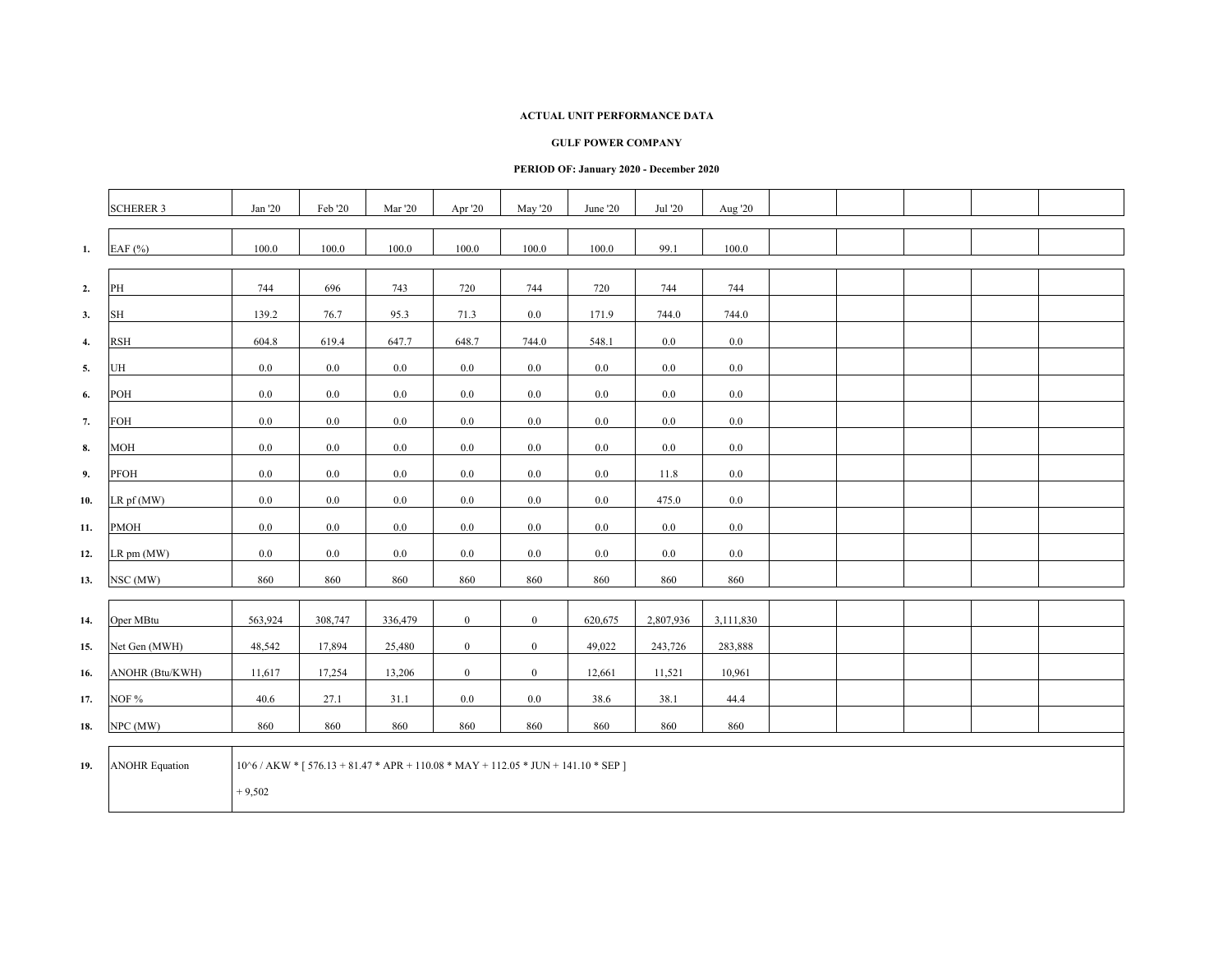#### **GULF POWER COMPANY**

|     | CRIST <sub>7</sub>    | Jan '20   | Feb '20                                                            | Mar '20   | Apr '20          | May '20 | Jun '20 | Jul '20   | Aug '20 |  |  |  |
|-----|-----------------------|-----------|--------------------------------------------------------------------|-----------|------------------|---------|---------|-----------|---------|--|--|--|
| 1.  | EAF $(%)$             | 100.0     | 100.0                                                              | 55.6      | $0.0\,$          | 4.2     | 23.7    | 58.9      | 44.7    |  |  |  |
| 2.  | PH                    | 744       | 696                                                                | 743       | 720              | 744     | 720     | 744       | 744     |  |  |  |
| 3.  | SH                    | 504.8     | 696.0                                                              | 405.1     | 0.0              | 31.4    | 184.9   | 438.0     | 303.3   |  |  |  |
| 4.  | <b>RSH</b>            | 239.2     | $0.0\,$                                                            | 8.3       | $0.0\,$          | $0.0\,$ | $0.0\,$ | 1.0       | 87.3    |  |  |  |
| 5.  | UH                    | 0.0       | 0.0                                                                | 329.6     | 720.0            | 712.6   | 535.1   | 305.0     | 353.4   |  |  |  |
| 6.  | POH                   | 0.0       | $0.0\,$                                                            | 264.0     | 720.0            | 705.2   | 0.0     | $0.0\,$   | $0.0\,$ |  |  |  |
| 7.  | FOH                   | $0.0\,$   | 0.0                                                                | $0.0\,$   | $0.0\,$          | 7.4     | $0.0\,$ | 0.0       | 2.1     |  |  |  |
| 8.  | <b>MOH</b>            | 0.0       | $0.0\,$                                                            | 65.6      | 0.0              | 0.0     | 535.1   | 305.0     | 351.3   |  |  |  |
| 9.  | PFOH                  | 0.0       | 0.0                                                                | $0.0\,$   | $0.0\,$          | $0.0\,$ | 67.3    | 2.4       | $0.0\,$ |  |  |  |
| 10. | LR pf (MW)            | 0.0       | $0.0\,$                                                            | $0.0\,$   | $0.0\,$          | $0.0\,$ | 101.3   | 201.0     | $0.0\,$ |  |  |  |
| 11. | <b>PMOH</b>           | 0.0       | $0.0\,$                                                            | $0.0\,$   | $0.0\,$          | $0.0\,$ | $0.0\,$ | $0.0\,$   | 302.8   |  |  |  |
| 12. | $LR$ pm $(MW)$        | 0.0       | $0.0\,$                                                            | 0.0       | 0.0              | $0.0\,$ | $0.0\,$ | 0.0       | 91.0    |  |  |  |
| 13. | NSC (MW)              | 475       | 475                                                                | 475       | 475              | 475     | 475     | 475       | 475     |  |  |  |
| 14. | Oper MBtu             | 1,671,635 | 2,273,262                                                          | 1,065,285 | $\boldsymbol{0}$ | 185,960 | 482,359 | 1,345,346 | 761,761 |  |  |  |
| 15. | Net Gen (MWH)         | 159,087   | 195,727                                                            | 99,907    | $\boldsymbol{0}$ | 5,757   | 39,029  | 116,886   | 60,336  |  |  |  |
| 16. | ANOHR (Btu/KWH)       | 10,508    | 11,614                                                             | 10,663    | $\boldsymbol{0}$ | 32,302  | 12,359  | 11,510    | 12,625  |  |  |  |
| 17. | NOF %                 | 66.3      | 59.2                                                               | 51.9      | 0.0              | 38.6    | 44.4    | 56.2      | 41.9    |  |  |  |
| 18. | NPC (MW)              | 475       | 475                                                                | 475       | 475              | 475     | 475     | 475       | 475     |  |  |  |
| 19. | <b>ANOHR Equation</b> | $+9,223$  | 10^6 / AKW * [452.14 - 79.14 * FEB - 105.38 * MAR - 156.80 * NOV ] |           |                  |         |         |           |         |  |  |  |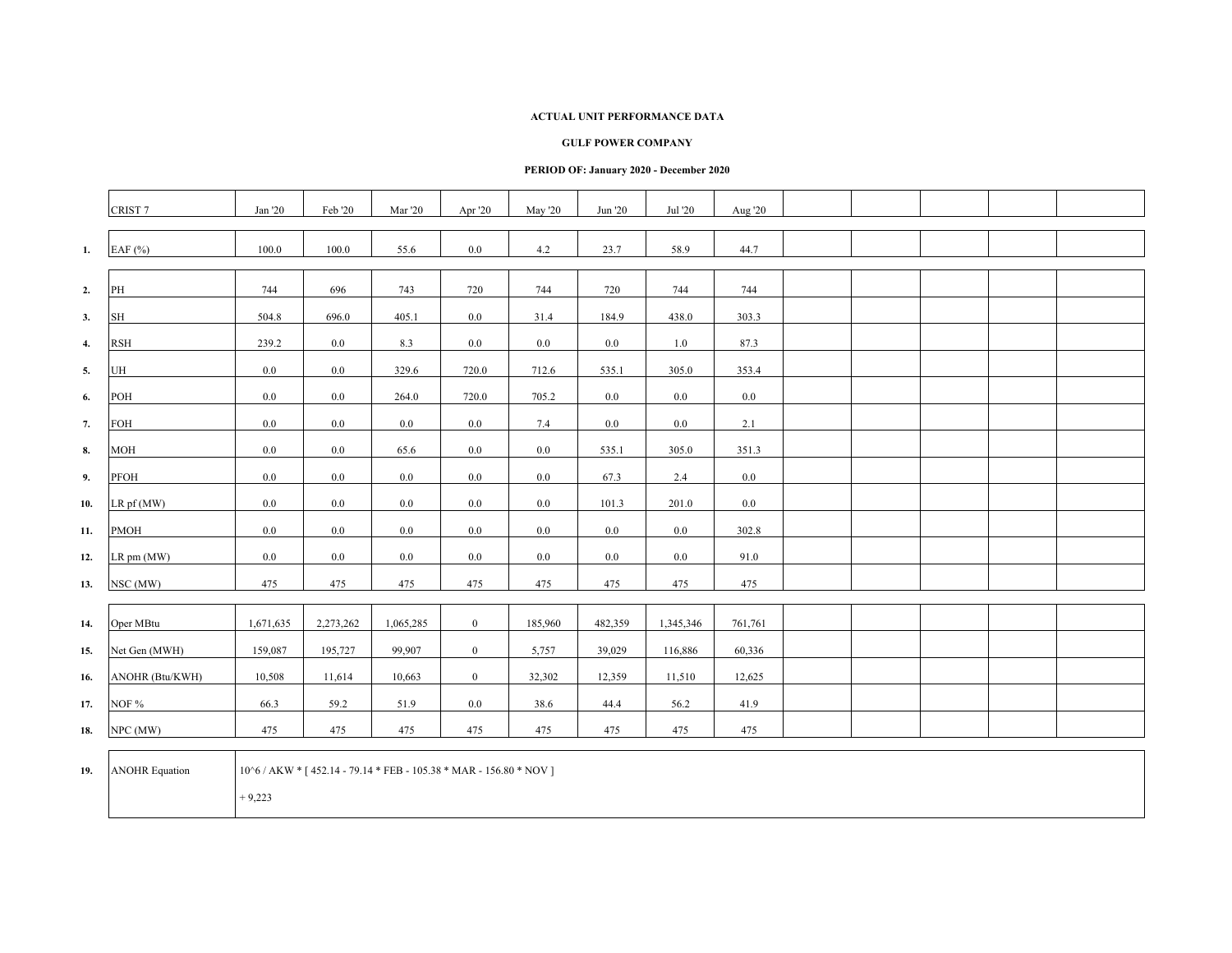### **GULF POWER COMPANY**

|              | DANIEL 1              | Jan '20  | Feb '20 | <b>Mar</b> '20 | Apr '20        | <b>May '20</b> | June '20                                                                                      | Jul '20   | Aug '20   |  |  |  |
|--------------|-----------------------|----------|---------|----------------|----------------|----------------|-----------------------------------------------------------------------------------------------|-----------|-----------|--|--|--|
|              |                       |          |         |                |                |                |                                                                                               |           |           |  |  |  |
| 1.           | EAF $(%)$             | 100.0    | 100.0   | 100.0          | 88.3           | 95.9           | 100.0                                                                                         | 84.5      | 87.7      |  |  |  |
|              |                       |          |         |                |                |                |                                                                                               |           |           |  |  |  |
| 2.           | PH                    | 744      | 696     | 743            | 720            | 744            | 720                                                                                           | 744       | 744       |  |  |  |
| 3.           | <b>SH</b>             | 73.4     | 71.6    | 212.4          | 0.0            | 632.8          | 720.0                                                                                         | 671.3     | 744.0     |  |  |  |
| $\mathbf{4}$ | <b>RSH</b>            | 670.6    | 624.4   | 530.6          | 636.0          | 80.6           | $0.0\,$                                                                                       | 60.5      | 0.0       |  |  |  |
| 5.           | UH                    | $0.0\,$  | $0.0\,$ | 0.0            | 84.0           | 30.7           | $0.0\,$                                                                                       | 12.2      | 0.0       |  |  |  |
| 6.           | POH                   | 0.0      | $0.0\,$ | 0.0            | 84.0           | $0.0\,$        | 0.0                                                                                           | $0.0\,$   | 0.0       |  |  |  |
| 7.           | FOH                   | $0.0\,$  | 0.0     | 0.0            | $0.0\,$        | 1.3            | 0.0                                                                                           | $0.0\,$   | 0.0       |  |  |  |
| 8.           | <b>MOH</b>            | 0.0      | 0.0     | 0.0            | 0.0            | 29.4           | 0.0                                                                                           | 12.2      | 0.0       |  |  |  |
| 9.           | PFOH                  | 0.0      | 0.0     | 0.0            | 0.0            | 0.0            | 0.0                                                                                           | 0.0       | 0.0       |  |  |  |
| 10.          | LR pf (MW)            | 0.0      | 0.0     | 0.0            | 0.0            | 0.0            | 0.0                                                                                           | $0.0\,$   | 0.0       |  |  |  |
| 11.          | PMOH                  | 0.0      | 0.0     | 0.0            | 0.0            | 0.0            | 0.0                                                                                           | 670.8     | 597.3     |  |  |  |
| 12.          | LR pm (MW)            | 0.0      | $0.0\,$ | 0.0            | $0.0\,$        | $0.0\,$        | $0.0\,$                                                                                       | 77.0      | 77.0      |  |  |  |
| 13.          | NSC (MW)              | 502      | 502     | 502            | 502            | 502            | 502                                                                                           | 502       | 502       |  |  |  |
|              |                       |          |         |                |                |                |                                                                                               |           |           |  |  |  |
| 14.          | Oper MBtu             | 170,333  | 159,995 | 409,627        | $\overline{0}$ | 1,341,666      | 1,554,519                                                                                     | 1,654,378 | 2,124,359 |  |  |  |
| 15.          | Net Gen (MWH)         | 14,361   | 9,205   | 33,211         | $\overline{0}$ | 116,218        | 132,069                                                                                       | 145,663   | 200,851   |  |  |  |
| 16.          | ANOHR (Btu/KWH)       | 11,861   | 17,381  | 12,334         | $\mathbf{0}$   | 11,544         | 11,771                                                                                        | 11,358    | 10,577    |  |  |  |
| 17.          | NOF %                 | 39.0     | 25.6    | 31.1           | $0.0\,$        | 36.6           | 36.5                                                                                          | 43.2      | 53.8      |  |  |  |
| 18.          | NPC (MW)              | 502      | 502     | 502            | 502            | 502            | 502                                                                                           | 502       | 502       |  |  |  |
| 19.          | <b>ANOHR Equation</b> | $+9,337$ |         |                |                |                | 10^6 / AKW * [444.94 - 144.67 * FEB + 78.90 * APR - 18.22 * SEP - 72.06 * OCT - 80.33 * NOV ] |           |           |  |  |  |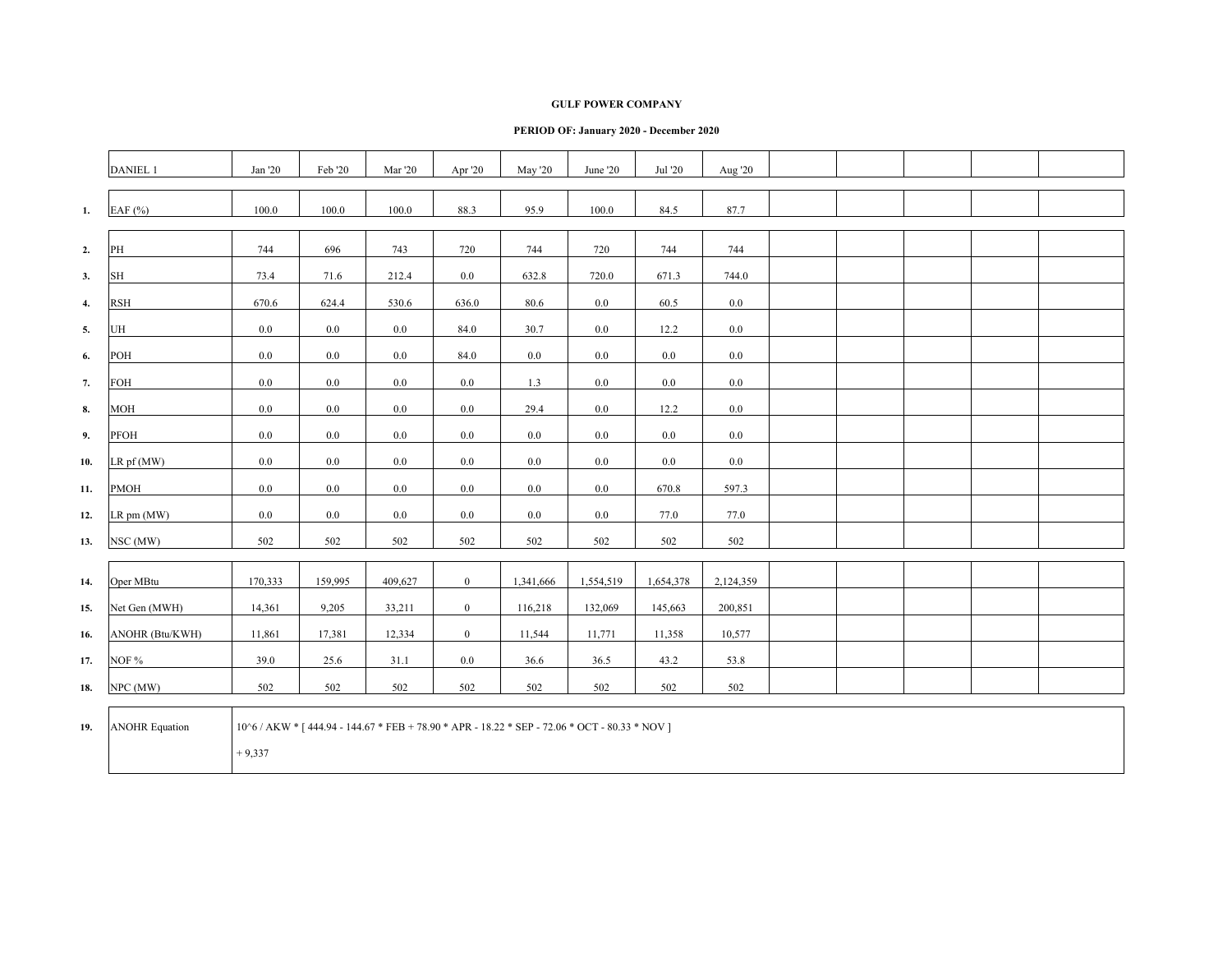### **GULF POWER COMPANY**

|                    | <b>DANIEL 2</b>       | Jan '20                                                                                                                    | Feb '20 | Mar '20   | Apr '20        | May '20 | Jun '20   | Jul '20   | Aug '20   |  |  |  |
|--------------------|-----------------------|----------------------------------------------------------------------------------------------------------------------------|---------|-----------|----------------|---------|-----------|-----------|-----------|--|--|--|
| 1.                 | EAF (%)               | 83.9                                                                                                                       | 93.9    | 96.1      | $0.0\,$        | 2.7     | 99.6      | 84.6      | 90.6      |  |  |  |
| 2.                 | PH                    | 744                                                                                                                        | 696     | 743       | 720            | 744     | 720       | 744       | 744       |  |  |  |
| 3.                 | SH                    | 315.3                                                                                                                      | 281.5   | 714.3     | 0.0            | 20.5    | 717.0     | 744.0     | 744.0     |  |  |  |
| $\boldsymbol{4}$ . | <b>RSH</b>            | 309.2                                                                                                                      | 407.7   | 0.0       | 0.0            | 0.0     | 0.0       | $0.0\,$   | 0.0       |  |  |  |
| 5.                 | UH                    | 119.6                                                                                                                      | 6.8     | 28.7      | 720.0          | 723.6   | 3.0       | $0.0\,$   | 0.0       |  |  |  |
| 6.                 | POH                   | $0.0\,$                                                                                                                    | 0.0     | 26.3      | 720.0          | 723.6   | $0.0\,$   | $0.0\,$   | 0.0       |  |  |  |
| 7.                 | FOH                   | 0.0                                                                                                                        | 0.0     | 0.0       | 0.0            | 0.0     | 3.0       | $0.0\,$   | 0.0       |  |  |  |
| 8.                 | <b>MOH</b>            | 119.6                                                                                                                      | 6.8     | 2.4       | 0.0            | $0.0\,$ | 0.0       | $0.0\,$   | 0.0       |  |  |  |
| 9.                 | PFOH                  | 0.0                                                                                                                        | 0.0     | 0.0       | 0.0            | 0.0     | 0.0       | 5.5       | $0.0\,$   |  |  |  |
| 10.                | $LR$ pf (MW)          | 0.0                                                                                                                        | 0.0     | 0.0       | 0.0            | $0.0\,$ | 0.0       | 117.0     | 0.0       |  |  |  |
| 11.                | <b>PMOH</b>           | 0.5                                                                                                                        | 81.6    | 0.0       | 0.0            | 0.0     | $0.0\,$   | 738.5     | 452.9     |  |  |  |
| 12.                | $LR$ pm $(MW)$        | 173.0                                                                                                                      | 221.0   | 0.0       | $0.0\,$        | $0.0\,$ | 0.0       | 77.0      | 77.1      |  |  |  |
| 13.                | NSC (MW)              | 502                                                                                                                        | 502     | 502       | 502            | 502     | 502       | 502       | 502       |  |  |  |
| 14.                | Oper MBtu             | 605,555                                                                                                                    | 529,376 | 1,211,507 | $\mathbf{0}$   | 55,412  | 1,424,523 | 1,942,152 | 2,273,731 |  |  |  |
| 15.                | Net Gen (MWH)         | 50,262                                                                                                                     | 41,202  | 94,796    | $\mathbf{0}$   | 3,364   | 124,839   | 174,599   | 219,141   |  |  |  |
| 16.                | ANOHR (Btu/KWH)       | 12,048                                                                                                                     | 12,848  | 12,780    | $\overline{0}$ | 16,472  | 11,411    | 11,124    | 10,376    |  |  |  |
| 17.                | NOF %                 | 31.8                                                                                                                       | 32.5    | 26.4      | 0.0            | 32.8    | 34.7      | 46.7      | 58.7      |  |  |  |
| 18.                | NPC (MW)              | 502                                                                                                                        | 502     | 502       | 502            | 502     | 502       | 502       | 502       |  |  |  |
| 19.                | <b>ANOHR Equation</b> | 10^6 / AKW * [ 551.33 + 37.93 * JAN - 142.94 * FEB - 122.48 * MAR + 83.72 * APR - 41.35 * OCT - 105.10 * NOV ]<br>$+8,822$ |         |           |                |         |           |           |           |  |  |  |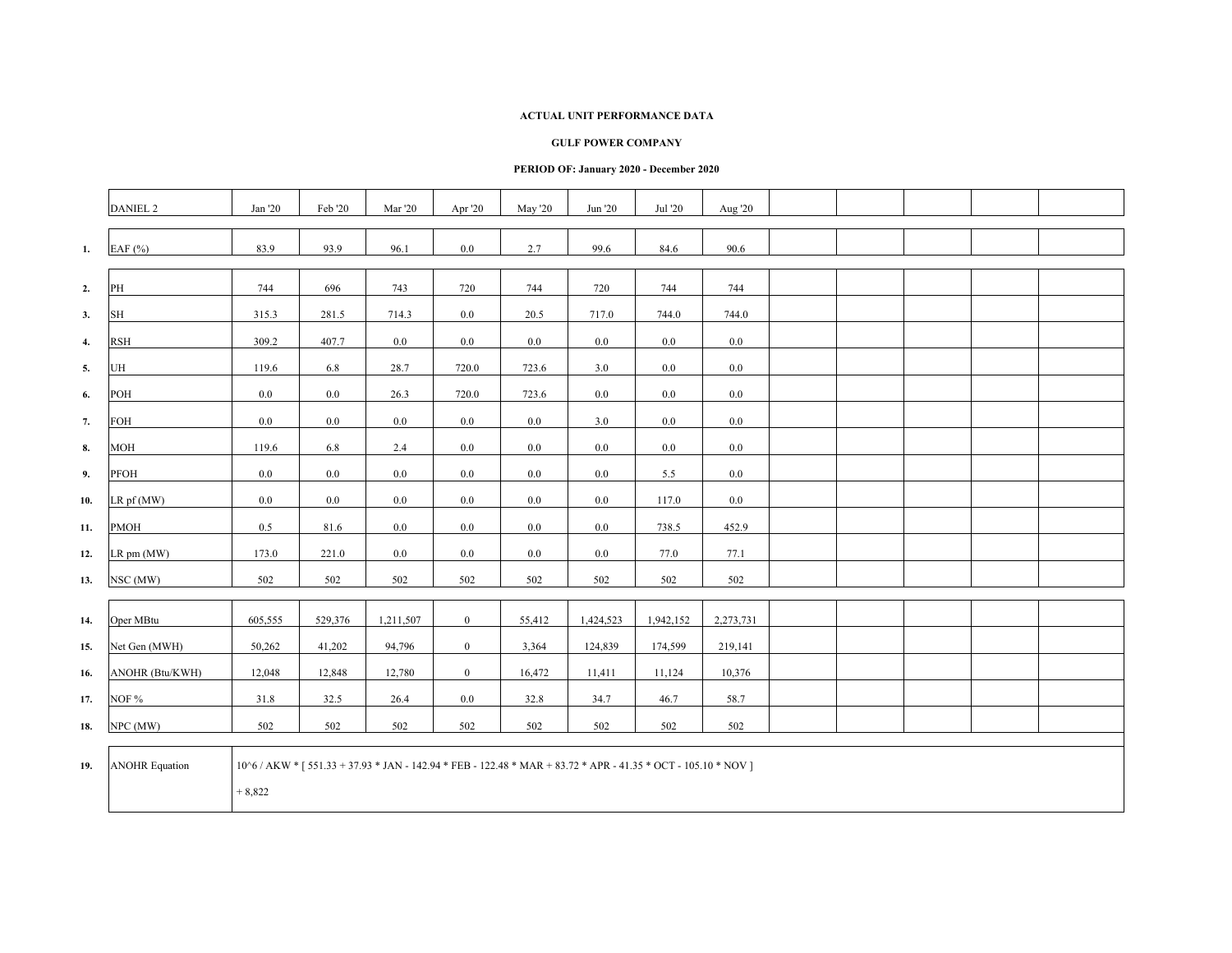### **GULF POWER COMPANY**

### **PERIOD OF: January 2020 - December 2020**

|              | SMITH 3             | Jan '20   | Feb '20   | Mar '20   | Apr '20   | May '20   | Jun '20   | Jul '20   | Aug '20   |  |  |  |
|--------------|---------------------|-----------|-----------|-----------|-----------|-----------|-----------|-----------|-----------|--|--|--|
|              |                     |           |           |           |           |           |           |           |           |  |  |  |
| 1.           | EAF $(%)$           | 100.0     | 94.4      | 71.1      | 90.3      | 100.0     | 99.6      | 100.0     | 100.0     |  |  |  |
|              |                     |           |           |           |           |           |           |           |           |  |  |  |
| 2.           | PH                  | 744       | 696       | 743       | 720       | 744       | 720       | 744       | 744       |  |  |  |
| 3.           | $\operatorname{SH}$ | 744.0     | 659.9     | 528.4     | 651.8     | 744.0     | 720.0     | 744.0     | 744.0     |  |  |  |
| $\mathbf{4}$ | <b>RSH</b>          | 0.0       | $0.0\,$   | 0.0       | $0.0\,$   | 0.0       | 0.0       | $0.0\,$   | 0.0       |  |  |  |
| 5.           | UH                  | 0.0       | 36.1      | 214.6     | 68.2      | $0.0\,$   | 0.0       | $0.0\,$   | 0.0       |  |  |  |
| 6.           | POH                 | 0.0       | $0.0\,$   | 0.0       | $0.0\,$   | $0.0\,$   | $0.0\,$   | $0.0\,$   | 0.0       |  |  |  |
| 7.           | FOH                 | 0.0       | $0.0\,$   | 17.5      | 0.0       | $0.0\,$   | $0.0\,$   | $0.0\,$   | 0.0       |  |  |  |
| 8.           | <b>MOH</b>          | $0.0\,$   | 36.1      | 197.1     | 68.2      | $0.0\,$   | 0.0       | $0.0\,$   | 0.0       |  |  |  |
| 9.           | PFOH                | $0.0\,$   | $0.0\,$   | 0.0       | 0.0       | $0.0\,$   | $0.0\,$   | 0.0       | 0.0       |  |  |  |
| 10.          | LR pf (MW)          | $0.0\,$   | $0.0\,$   | 0.0       | $0.0\,$   | $0.0\,$   | $0.0\,$   | $0.0\,$   | 0.0       |  |  |  |
| 11.          | PMOH                | $0.0\,$   | 15.0      | 1.7       | 10.8      | $0.0\,$   | 7.9       | $0.0\,$   | $0.0\,$   |  |  |  |
| 12.          | LR pm (MW)          | 0.0       | 117.0     | 117.0     | 117.0     | $0.0\,$   | 214.9     | $0.0\,$   | $0.0\,$   |  |  |  |
| 13.          | NSC (MW)            | 664       | 664       | 664       | 664       | 664       | 664       | 664       | 664       |  |  |  |
|              |                     |           |           |           |           |           |           |           |           |  |  |  |
| 14.          | Oper MBtu           | 3,019,310 | 2,780,623 | 2,228,019 | 2,658,216 | 3,114,947 | 3,089,787 | 3,201,198 | 3,213,153 |  |  |  |
| 15.          | Net Gen (MWH)       | 453,706   | 400,174   | 317,479   | 380,515   | 443,616   | 435,149   | 452,041   | 455,509   |  |  |  |
| 16.          | ANOHR (Btu/KWH)     | 6,655     | 6,949     | 7,018     | 6,986     | 7,022     | 7,101     | 7,082     | 7,054     |  |  |  |
| 17.          | NOF %               | 91.8      | 91.3      | 90.5      | 87.9      | 89.8      | 91.0      | 91.5      | 92.2      |  |  |  |
| 18.          | NPC (MW)            | 664       | 664       | 664       | 664       | 664       | 664       | 664       | 664       |  |  |  |
|              |                     |           |           |           |           |           |           |           |           |  |  |  |

19. ANOHR Equation  $10^6$  / AKW \* [ 324.40 + 51.80 \* JUL - 85.12 \* OCT ]

 $+ 6,317$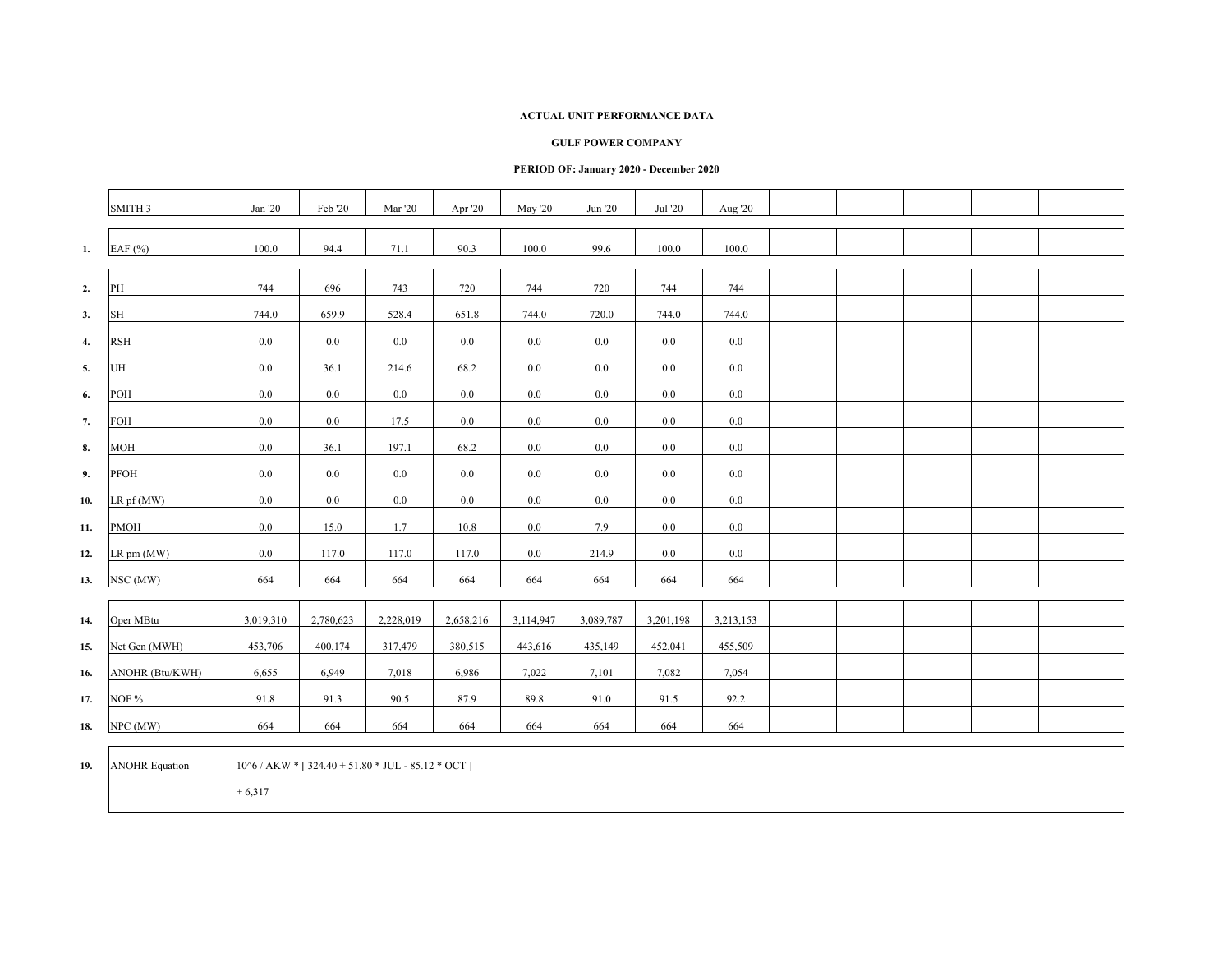**GULF POWER COMPANY**

# **Aug-20**

**Scherer 3**

|             | <b>OUTAGE</b> |              | (MW)            |                    |
|-------------|---------------|--------------|-----------------|--------------------|
| <b>DATE</b> | TYPE *        | <b>HOURS</b> | <b>AFFECTED</b> | <b>DESCRIPTION</b> |
|             |               |              |                 | No events          |
|             |               |              |                 |                    |
|             |               |              |                 |                    |
|             |               |              |                 |                    |
|             |               |              |                 |                    |
|             |               |              |                 |                    |
|             |               |              |                 |                    |
|             |               |              |                 |                    |
|             |               |              |                 |                    |
|             |               |              |                 |                    |
|             |               |              |                 |                    |
|             |               |              |                 |                    |
|             |               |              |                 |                    |
|             |               |              |                 |                    |
|             |               |              |                 |                    |
|             |               |              |                 |                    |
|             |               |              |                 |                    |
|             |               |              |                 |                    |
|             |               |              |                 |                    |
|             |               |              |                 |                    |
|             |               |              |                 |                    |
|             |               |              |                 |                    |
|             |               |              |                 |                    |
|             |               |              |                 |                    |
|             |               |              |                 |                    |
|             |               |              |                 |                    |
|             |               |              |                 |                    |
|             |               |              |                 |                    |
|             |               |              |                 |                    |
|             |               |              |                 |                    |
|             |               |              |                 |                    |
|             |               |              |                 |                    |
|             |               |              |                 |                    |
|             |               |              |                 |                    |
|             |               |              |                 |                    |
|             |               |              |                 |                    |
|             |               |              |                 |                    |
|             |               |              |                 |                    |
|             |               |              |                 |                    |
|             |               |              |                 |                    |

**\* FFO - Full Forced Outage**

 **PFO - Partial Forced Outage**

 **FMO - Full Maintenance Outage**

 **PMO - Partial Maintenance Outage**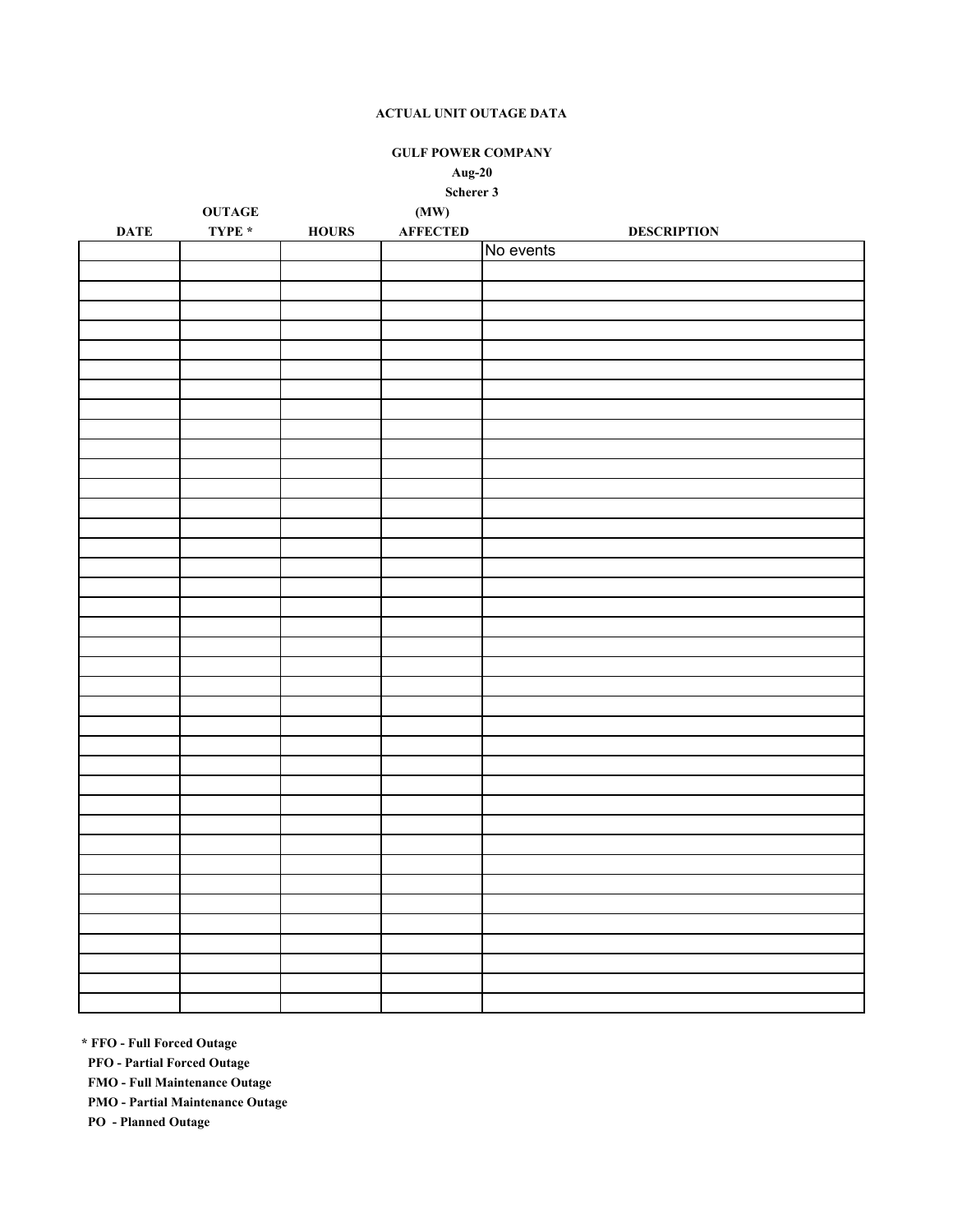### **GULF POWER COMPANY**

### **Aug-20 Crist 7**

|             | <b>OUTAGE</b> |               | (MW)            |                    |
|-------------|---------------|---------------|-----------------|--------------------|
| <b>DATE</b> | TYPE $^\star$ | ${\bf HOLRS}$ | <b>AFFECTED</b> | <b>DESCRIPTION</b> |
| 8/1/20      | <b>FMO</b>    | 111.3         | 475.0           | Maintenance Outage |
| 8/5/20      | <b>FFO</b>    | 0.2           | 475.0           | Unit 7 Forced      |
| 8/5/20      | <b>PMO</b>    | 302.5         | 91.0            | U7 ID Fan Derate   |
| 8/18/20     | <b>FFO</b>    | 1.5           | 475.0           | Unit 7 Forced      |
| 8/21/20     | <b>FMO</b>    | 240.0         | 475.0           | Maintenance Outage |
|             |               |               |                 |                    |
|             |               |               |                 |                    |
|             |               |               |                 |                    |
|             |               |               |                 |                    |
|             |               |               |                 |                    |
|             |               |               |                 |                    |
|             |               |               |                 |                    |
|             |               |               |                 |                    |
|             |               |               |                 |                    |
|             |               |               |                 |                    |
|             |               |               |                 |                    |
|             |               |               |                 |                    |
|             |               |               |                 |                    |
|             |               |               |                 |                    |
|             |               |               |                 |                    |
|             |               |               |                 |                    |
|             |               |               |                 |                    |
|             |               |               |                 |                    |
|             |               |               |                 |                    |
|             |               |               |                 |                    |
|             |               |               |                 |                    |
|             |               |               |                 |                    |
|             |               |               |                 |                    |
|             |               |               |                 |                    |
|             |               |               |                 |                    |
|             |               |               |                 |                    |
|             |               |               |                 |                    |
|             |               |               |                 |                    |
|             |               |               |                 |                    |
|             |               |               |                 |                    |
|             |               |               |                 |                    |
|             |               |               |                 |                    |
|             |               |               |                 |                    |
|             |               |               |                 |                    |

**\* FFO - Full Forced Outage**

 **PFO - Partial Forced Outage**

 **FMO - Full Maintenance Outage**

 **PMO - Partial Maintenance Outage**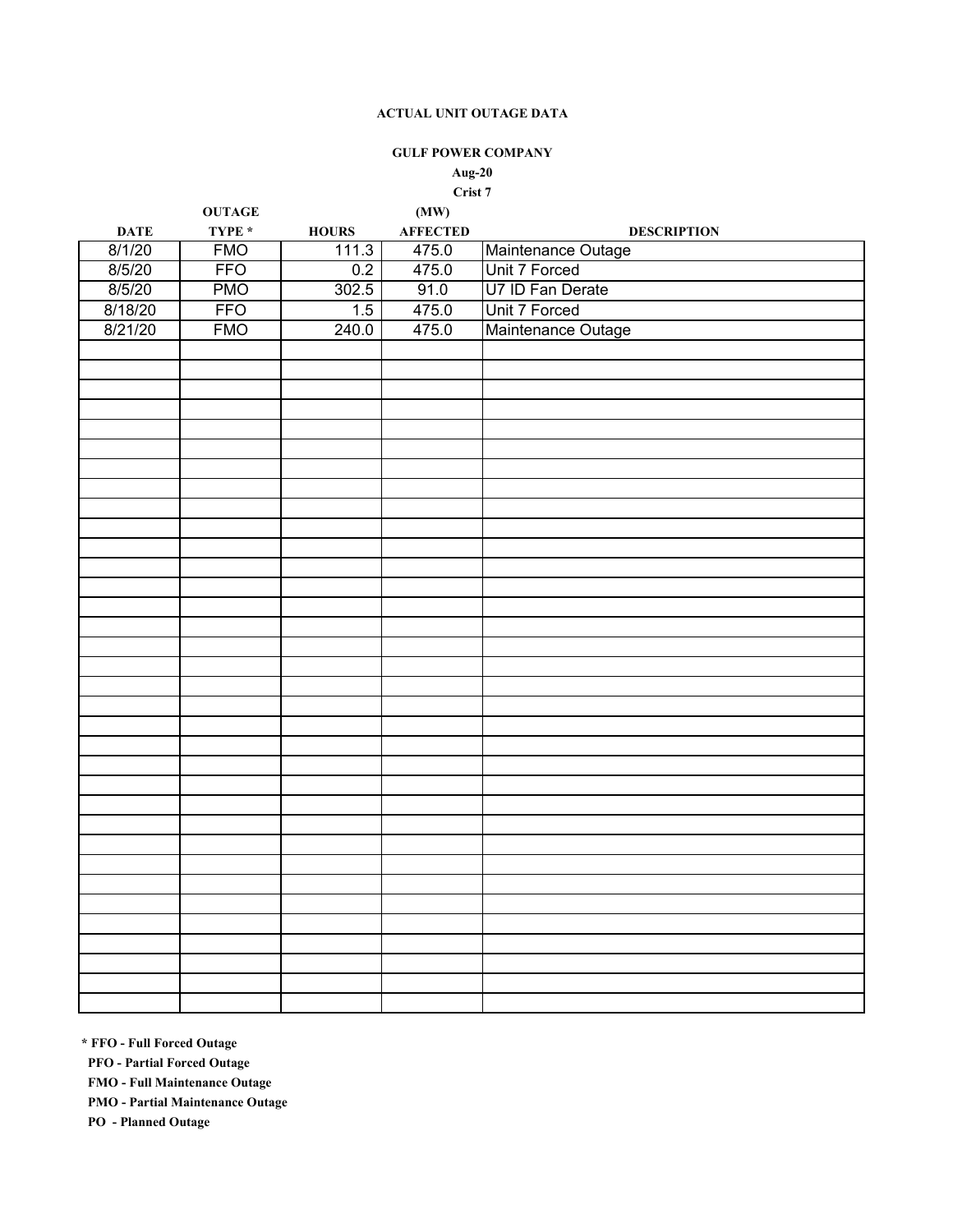### **GULF POWER COMPANY**

# **Aug-20**

# **Daniel 1**

|             | <b>OUTAGE</b> |              | (MW)     |                    |
|-------------|---------------|--------------|----------|--------------------|
| <b>DATE</b> | TYPE $^\star$ | <b>HOURS</b> | AFFECTED | <b>DESCRIPTION</b> |
| 8/1/20      | <b>PMO</b>    | 245.4        | 77.0     | <b>PRB Coal</b>    |
| 8/11/20     | <b>PMO</b>    | 128.6        | 77.0     | <b>PRB Coal</b>    |
| 8/18/20     | <b>PMO</b>    | 29.4         | 77.0     | <b>PRB Coal</b>    |
| 8/23/20     | <b>PMO</b>    | 193.9        | 77.0     | <b>PRB Coal</b>    |
|             |               |              |          |                    |
|             |               |              |          |                    |
|             |               |              |          |                    |
|             |               |              |          |                    |
|             |               |              |          |                    |
|             |               |              |          |                    |
|             |               |              |          |                    |
|             |               |              |          |                    |
|             |               |              |          |                    |
|             |               |              |          |                    |
|             |               |              |          |                    |
|             |               |              |          |                    |
|             |               |              |          |                    |
|             |               |              |          |                    |
|             |               |              |          |                    |
|             |               |              |          |                    |
|             |               |              |          |                    |
|             |               |              |          |                    |
|             |               |              |          |                    |
|             |               |              |          |                    |
|             |               |              |          |                    |
|             |               |              |          |                    |
|             |               |              |          |                    |
|             |               |              |          |                    |
|             |               |              |          |                    |
|             |               |              |          |                    |
|             |               |              |          |                    |
|             |               |              |          |                    |
|             |               |              |          |                    |
|             |               |              |          |                    |
|             |               |              |          |                    |
|             |               |              |          |                    |
|             |               |              |          |                    |
|             |               |              |          |                    |
|             |               |              |          |                    |
|             |               |              |          |                    |

**\* FFO - Full Forced Outage**

 **PFO - Partial Forced Outage**

 **FMO - Full Maintenance Outage**

 **PMO - Partial Maintenance Outage**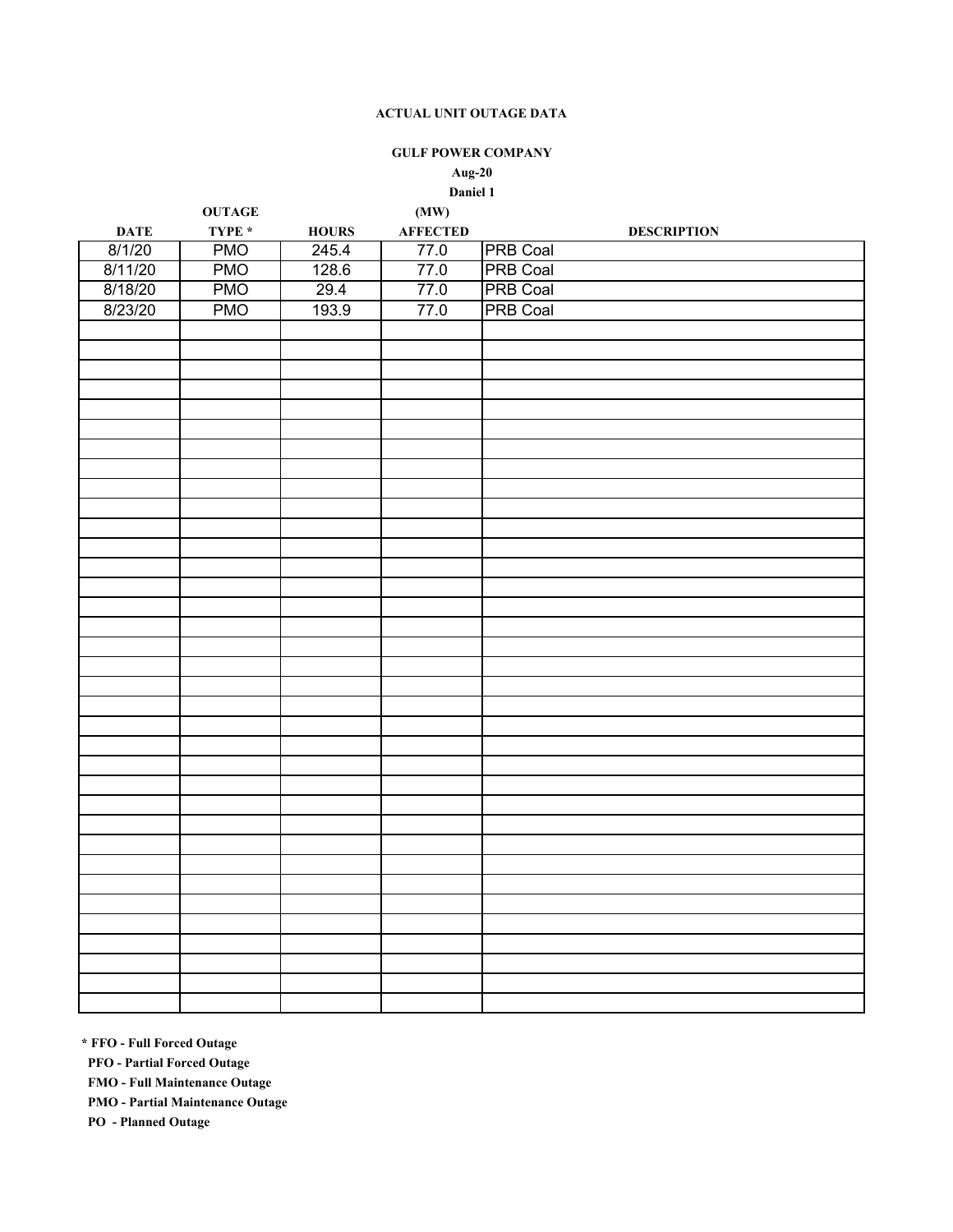## **GULF POWER COMPANY**

## **Aug-20 Daniel 2**

|             | <b>OUTAGE</b> |                     | (MW)             |                    |
|-------------|---------------|---------------------|------------------|--------------------|
| <b>DATE</b> | TYPE $*$      | <b>HOURS</b>        | ${\bf AFFECTED}$ | <b>DESCRIPTION</b> |
| 8/1/20      | <b>PMO</b>    | 274.2               |                  | 77.0 PRB Coal      |
| 8/17/20     | <b>PMO</b>    |                     |                  | 77.0 PRB Coal      |
| 8/19/20     | <b>PMO</b>    | $\frac{97.6}{29.2}$ |                  | 77.0 PRB Coal      |
| 8/26/20     | <b>PMO</b>    | 51.8                |                  | 77.0 PRB Coal      |
|             |               |                     |                  |                    |
|             |               |                     |                  |                    |
|             |               |                     |                  |                    |
|             |               |                     |                  |                    |
|             |               |                     |                  |                    |
|             |               |                     |                  |                    |
|             |               |                     |                  |                    |
|             |               |                     |                  |                    |
|             |               |                     |                  |                    |
|             |               |                     |                  |                    |
|             |               |                     |                  |                    |
|             |               |                     |                  |                    |
|             |               |                     |                  |                    |
|             |               |                     |                  |                    |
|             |               |                     |                  |                    |
|             |               |                     |                  |                    |
|             |               |                     |                  |                    |
|             |               |                     |                  |                    |
|             |               |                     |                  |                    |
|             |               |                     |                  |                    |
|             |               |                     |                  |                    |
|             |               |                     |                  |                    |
|             |               |                     |                  |                    |
|             |               |                     |                  |                    |
|             |               |                     |                  |                    |
|             |               |                     |                  |                    |
|             |               |                     |                  |                    |
|             |               |                     |                  |                    |
|             |               |                     |                  |                    |
|             |               |                     |                  |                    |
|             |               |                     |                  |                    |
|             |               |                     |                  |                    |
|             |               |                     |                  |                    |
|             |               |                     |                  |                    |
|             |               |                     |                  |                    |

**\* FFO - Full Forced Outage**

 **PFO - Partial Forced Outage**

 **FMO - Full Maintenance Outage**

 **PMO - Partial Maintenance Outage**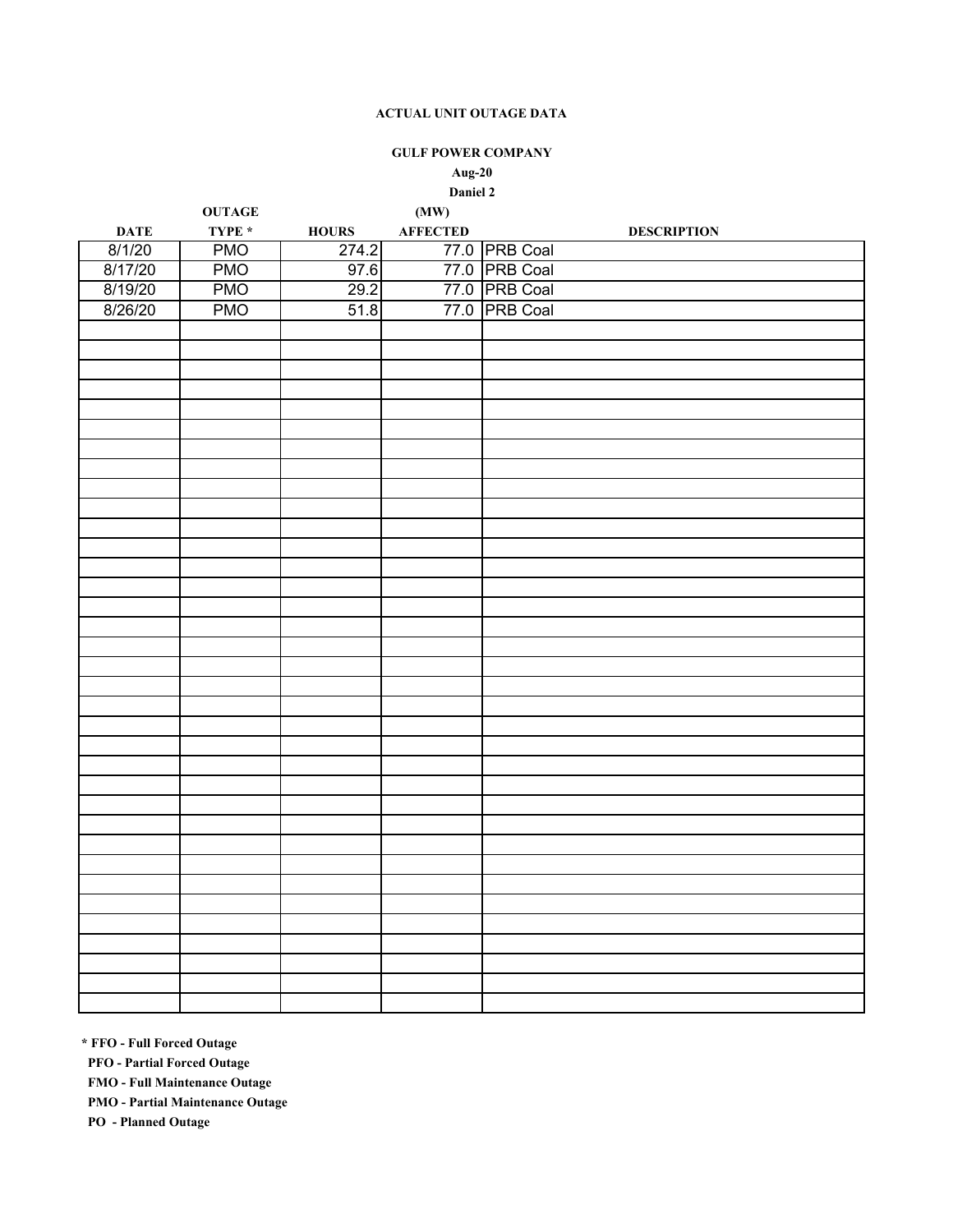**GULF POWER COMPANY**

# **Aug-20**

**Smith 3**

|                 | $\mathbf{OUTAGE}$ |                                           | (MW)             |                    |
|-----------------|-------------------|-------------------------------------------|------------------|--------------------|
| $\mathbf{DATE}$ | TYPE $^\star$     | ${\bf H} {\bf O} {\bf U} {\bf R} {\bf S}$ | ${\bf AFFECTED}$ | <b>DESCRIPTION</b> |
|                 |                   |                                           |                  | No events          |
|                 |                   |                                           |                  |                    |
|                 |                   |                                           |                  |                    |
|                 |                   |                                           |                  |                    |
|                 |                   |                                           |                  |                    |
|                 |                   |                                           |                  |                    |
|                 |                   |                                           |                  |                    |
|                 |                   |                                           |                  |                    |
|                 |                   |                                           |                  |                    |
|                 |                   |                                           |                  |                    |
|                 |                   |                                           |                  |                    |
|                 |                   |                                           |                  |                    |
|                 |                   |                                           |                  |                    |
|                 |                   |                                           |                  |                    |
|                 |                   |                                           |                  |                    |
|                 |                   |                                           |                  |                    |
|                 |                   |                                           |                  |                    |
|                 |                   |                                           |                  |                    |
|                 |                   |                                           |                  |                    |
|                 |                   |                                           |                  |                    |
|                 |                   |                                           |                  |                    |
|                 |                   |                                           |                  |                    |
|                 |                   |                                           |                  |                    |
|                 |                   |                                           |                  |                    |
|                 |                   |                                           |                  |                    |
|                 |                   |                                           |                  |                    |
|                 |                   |                                           |                  |                    |
|                 |                   |                                           |                  |                    |
|                 |                   |                                           |                  |                    |
|                 |                   |                                           |                  |                    |
|                 |                   |                                           |                  |                    |
|                 |                   |                                           |                  |                    |
|                 |                   |                                           |                  |                    |
|                 |                   |                                           |                  |                    |
|                 |                   |                                           |                  |                    |
|                 |                   |                                           |                  |                    |
|                 |                   |                                           |                  |                    |
|                 |                   |                                           |                  |                    |
|                 |                   |                                           |                  |                    |

**\* FFO - Full Forced Outage**

 **PFO - Partial Forced Outage**

 **FMO - Full Maintenance Outage**

 **PMO - Partial Maintenance Outage**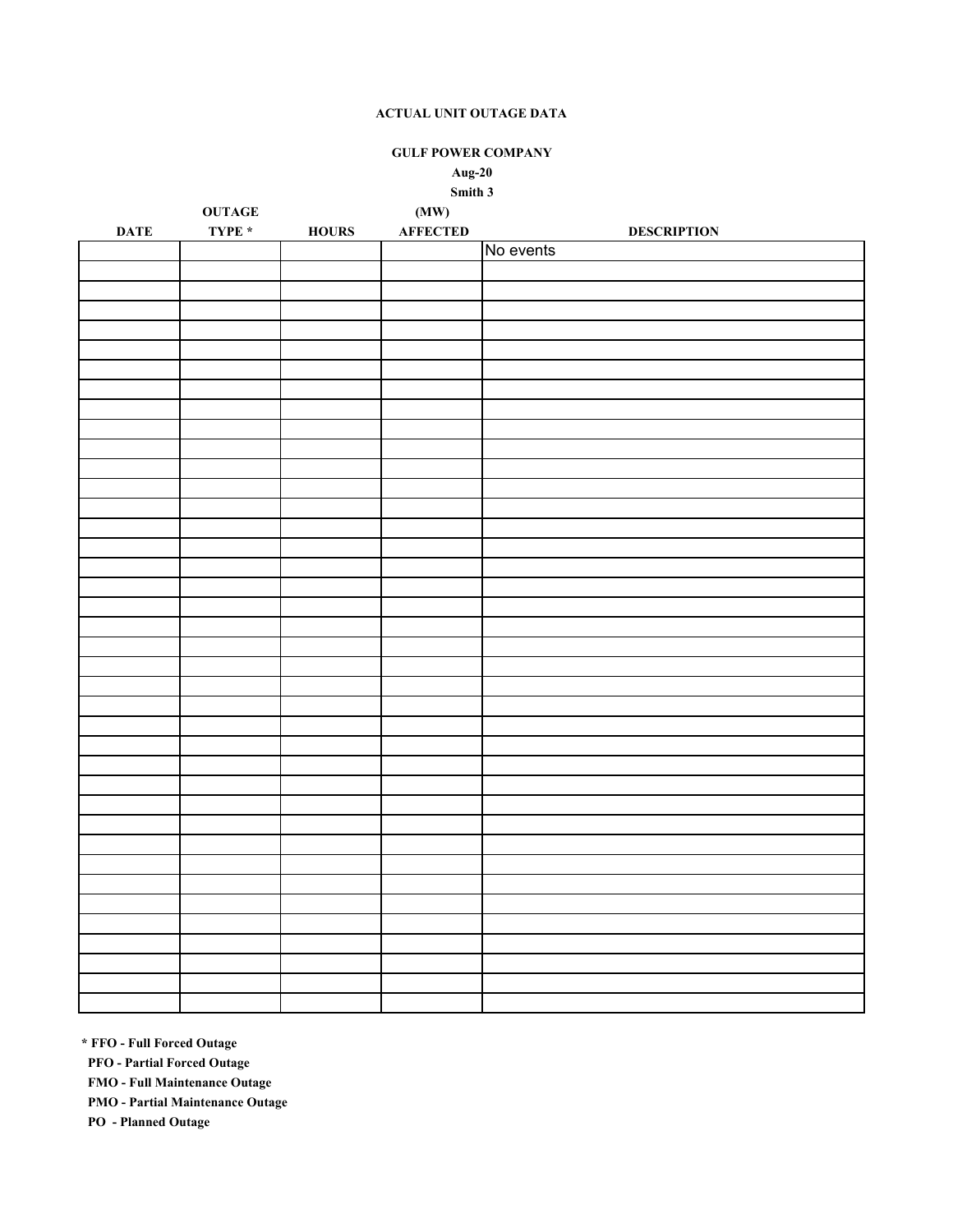## BEFORE THE FLORIDA PUBLIC SERVICE COMMISSION

### IN RE: Fuel and Purchased Power Cost **Recovery Clause with Generating** ) **Performance Incentive Factor** (a) Docket No.: **20200001-EI**

### **CERTIFICATE OF SERVICE**

I HEREBY CERTIFY that a true copy of the foregoing was furnished by electronic mail this 21st day of September, 2020 to the following:

Florida Public Utilities Company Florida Division of Chesapeake Utilities Corp Mike Cassel, Director Regulatory and Governmental Affairs Eighth Floor, West Tower 1750 SW 14th Street, Suite 200 Fernandina Beach, FL 32034 mcassel@fpuc.com

PCS Phosphate – White Springs c/o Stone Mattheis Xenopoulos & Brew, P.C. James W. Brew/Laura Baker 1025 Thomas Jefferson St, NW Washington, DC 20007 jbrew@smxblaw.com lwb@smxblaw.com

Duke Energy Florida Dianne M. Triplett 299 First Avenue North St. Petersburg, FL 33701 Dianne.triplett@duke-energy.com

Florida Power & Light Company Maria J. Moncada David Lee 700 Universe Boulevard (LAW/JB) Juno Beach, FL 33408-0420 Maria.moncada@fpl.com David.Lee@fpl.com

Florida Power & Light Company Kenneth Hoffman 134 West Jefferson Street Tallahassee, FL 32301 Kenneth.Hoffman@fpl.com

Ausley Law Firm JJames D. Beasley J. Jeffry Wahlen Malcolm N. Means Post Office Box 391 Tallahassee, FL 32302 jbeasley@ausley.com jwahlen@ausley.com mmeans@ausley.com

Gunster Law Firm Beth Keating 215 South Monroe Street, Suite 601 Tallahassee, FL 32301-1839 bkeating@gunster.com

Office of Public Counsel J. R. Kelly/M. Fall-Fry Patricia A. Christensen Associate Public Counsel c/o The Florida Legislature 111 W. Madison Street, Room 812 Tallahassee, FL 32399-1400 Kelly.jr@leg.state.fl.us Christensen.patty@leg.state.fl.us fall-fry.mireille@leg.state.fl.us

Duke Energy Florida, Inc. Matthew R. Bernier 106 East College Avenue, Suite 800 Tallahassee, FL 32301-7740 Matthew.bernier@duke-energy.com FLRegulatoryLegal@duke-energy.com